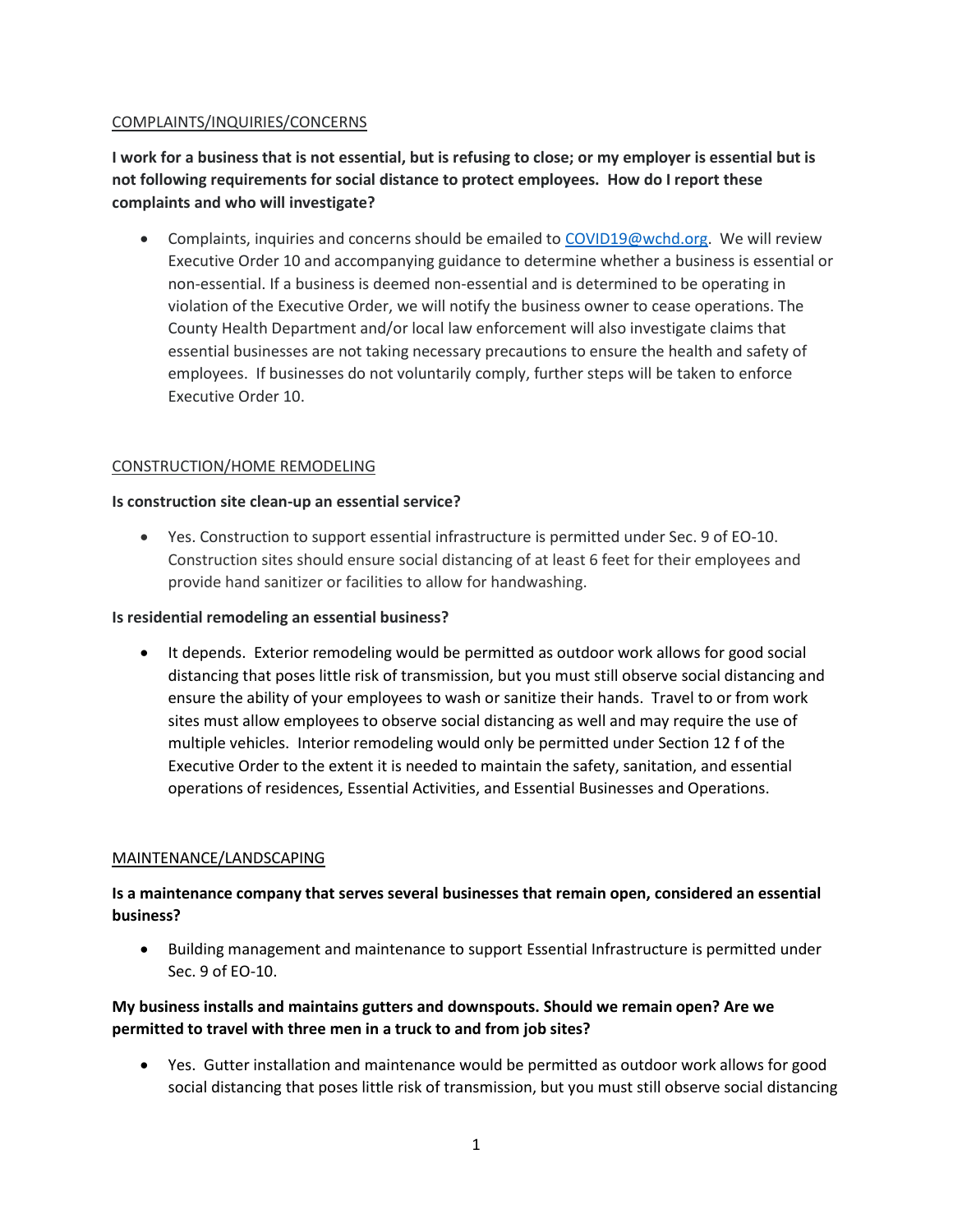and ensure the ability of your employees to wash or sanitize their hands. Travel to or from work sites must allow employees to observe social distancing as well and may require the use of multiple vehicles.

## **Is snow removal and landscaping considered essential?**

 Yes. Snow removal and landscaping businesses may operate in support of "Essential Businesses and Operations" and in support of the "Minimum Basic Operations" of non-essential businesses. Many landscape projects will also fall under an exemption for construction, agriculture, or public works. Outdoor landscape projects generally will provide for good social distancing that poses little risk of transmission, but it still is important to ensure the ability to wash or sanitize hands and take other precautions, including limiting the number of employees per vehicle.

**I am currently working on cleaning up properties at residences and would like to know if I can continue completing these jobs. I clean up debris that has accumulated over winter which can include leaves up to large limbs that have fallen and may pose risks to the residents and/or their property if not removed. I do not come in contact with my customers and only work outside. Thank you in advance for your consideration.**

 Yes, you may continue with these jobs. Outdoor work such as maintenance will provide for good social distancing that poses little risk of transmission.

# **Is a swimming pool supply distributor considered an essential business under Sec. 12(t) ("chemicals") of EO-10?**

 Generally no. Swimming pool chemicals are not an essential business or operation, unless they are they are being used to support an Essential Operation (such as healthcare) or an Essential Business.

# **Is my residential roofing company an essential business? Am I permitted to travel outside of the State of Illinois to work on a job?**

 Yes. Residential roofing would be permitted as outdoor work allows for good social distancing that poses little risk of transmission, but you must still observe social distancing and ensure the ability of your employees to wash or sanitize their hands. Travel to or from work sites must allow employees to observe social distancing as well and may require the use of multiple vehicles.

The restrictions in the Executive Order only governs activities within the State of Illinois.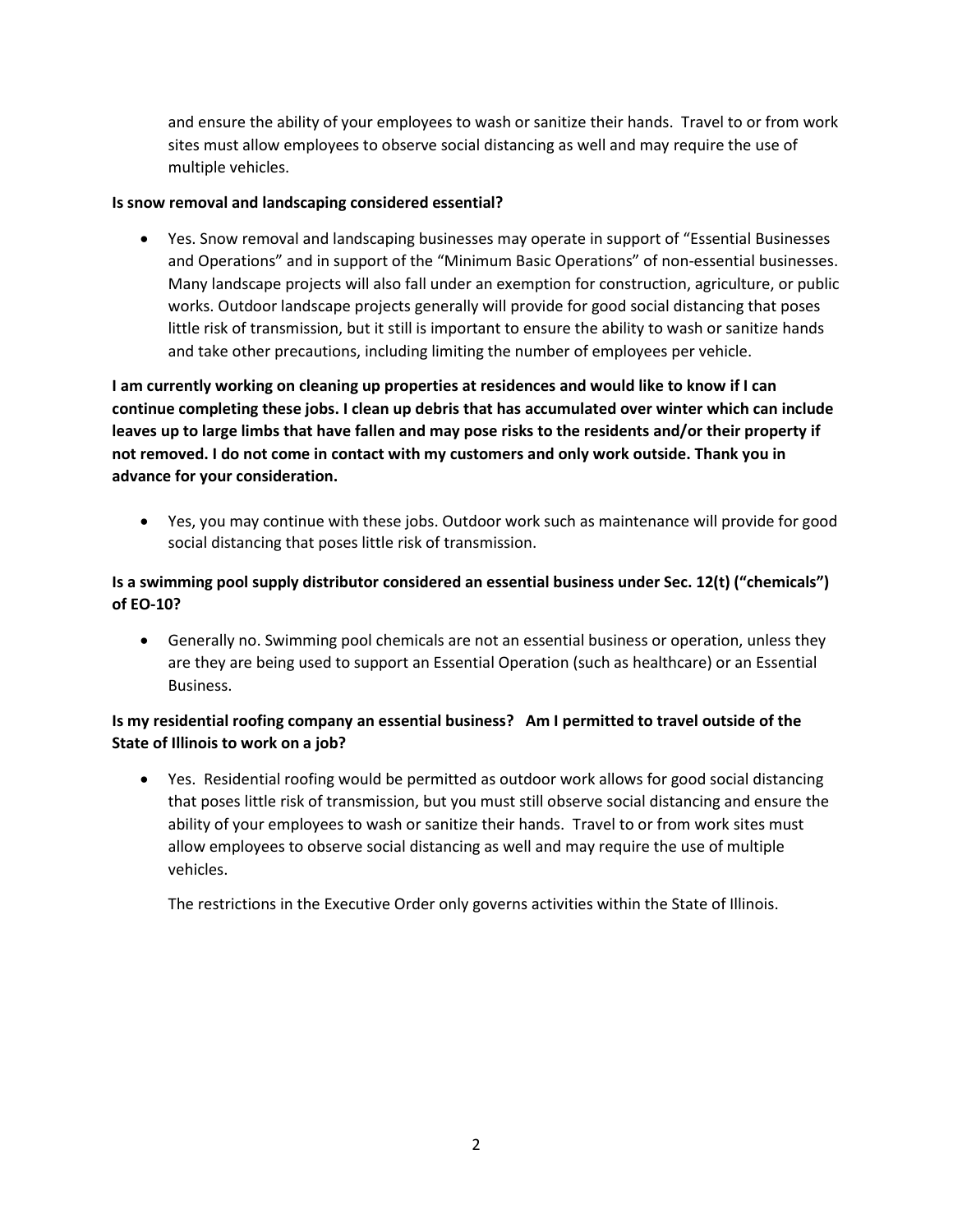### RETAIL STORES

#### **If I am a non-essential retail store, may I remain open to receive and fill online orders?**

 Yes, maintaining inventory is considered a minimum basic operation that non-essential businesses can continue to perform. You may maintain minimum staffing levels to perform minimum basic operations at your work place, such as filling online orders, so long as employees maintain a distance of six feet from one another to the greatest extent feasible. Online orders must be shipped via UPS, USPS, FedEx, or third party delivery service. Curbside pickup is not permitted.

**Our store is a retailer selling clothing, such as jeans, t shirts, underwear, socks, and hoodies. We are also a UPS access point. We accept UPS parcel delivery and drop off for UPS customers. Are we able to keep our store to our customers?**

 No and Yes. Retail clothing stores are not deemed essential, and therefore must remain closed except for minimum basic operations as described above.

You may remain open solely to function as an access point for UPS delivery and drop off under Section 12(i) of the Executive Order, which permits post offices and other businesses that provide shipping and delivery services to remain open during the emergency. Your business operation would have to ensure that there are no more than 10 individuals in the space for drop off and pick-up and that there is 6 feet of distance between all. This could be achieved through notification and scheduling of customers to pick-up their items. If the requirements for social distancing cannot be met, your business should not operate under the directive.

# **I own a shoe store. Some of customers are healthcare workers who purchase athletic shoes or shoes offered through various healthcare lines. Is my business essential?**

 Retail sales of clothing and shoes are not an essential service as defined in the Executive Order. The store should remain closed, except to allow an employee to pull online orders for shipping via mail, UPS, FedEx or other third party delivery service as a "minimum basic operation."

## **Are craft and/or fabric stores considered essential?**

 No. Retail craft and fabric stores are not considered essential and do not sell products that support essential business or operations. An employee may pull online orders for shipping via UPS, USPS, FedEx, or other third party delivery service as a "minimum base operation."

# **We are a small, local art/art education business? May we continue to stay open to fill online orders for curb side pick up?**

 Filling online orders for shipping via mail, UPS, FedEx or other third party provider is permitted. However, curbside pick is not permitted at this time.

#### **Are tobacco and vape stores essential businesses?**

No. Tobacco and vape shops do fall within an definition of an essential business.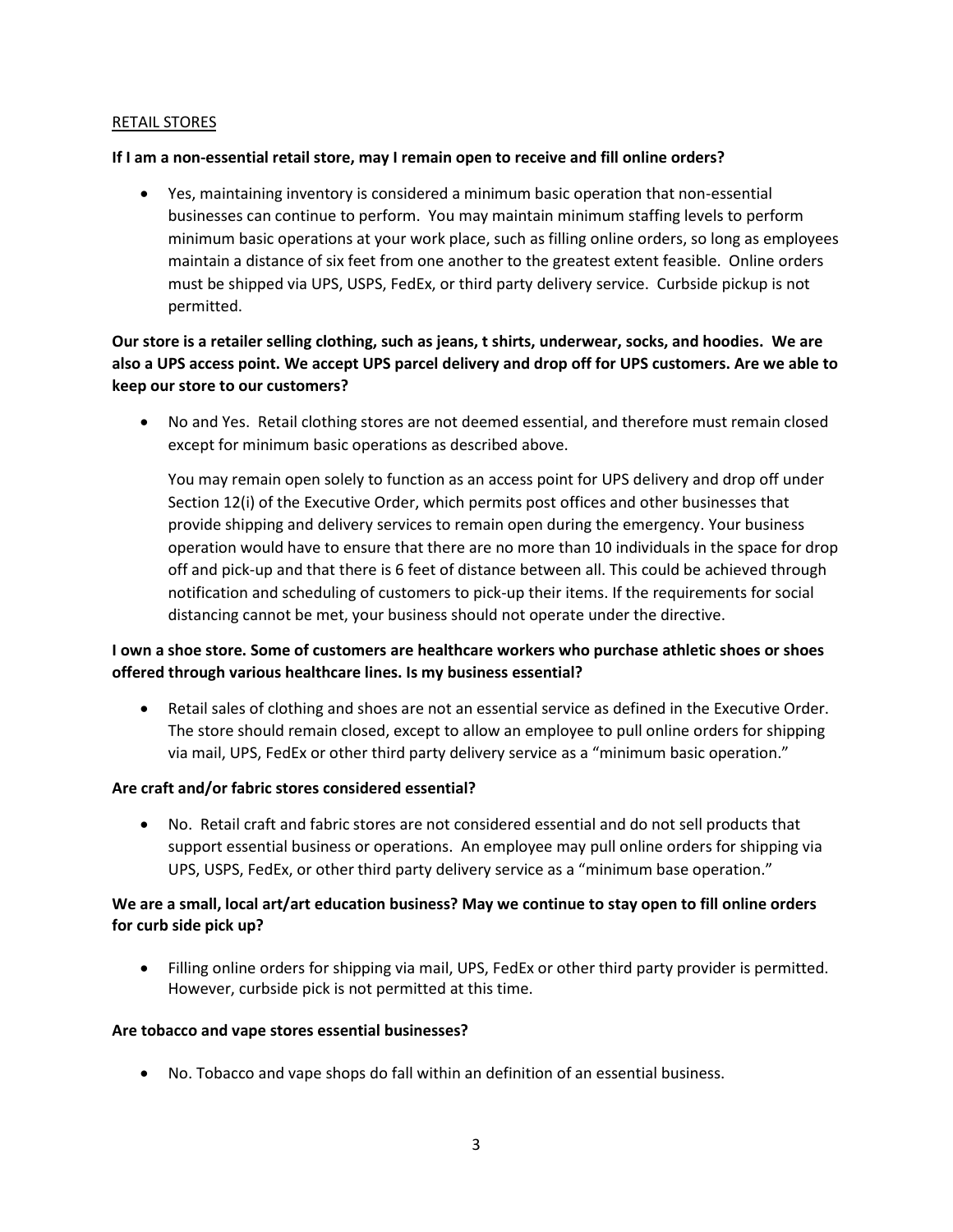## PACKAGING/SHIPPING

# **We accept UPS parcel delivery and drop off for UPS customers. Are we able to keep our store to our customers?**

 You may remain open solely to function as an access point for UPS delivery and drop off under Section 12(i) of the Executive Order, which permits post offices and other businesses that provide shipping and delivery services to remain open during the emergency. Your business operation would have to ensure that there are no more than 10 individuals in the space for delivery pick-up and that there is 6 feet of distance between all. This could be achieved through notification and scheduling of customers to pick-up their items. If the requirements for social distancing cannot be met, your business should not operate under the directive.

#### VETERINARIANS/SHELTERS/PET GROOMING

#### **Are veterinarians considered essential?**

Yes. Essential Healthcare and Public Health Operations includes veterinary care.

## **Are animal shelters, rescues, kennels, and adoption facilities essential businesses?**

 Yes. Businesses that provide food, shelter, and other necessities of life for animals, including shelters, kennels, and adoption facilities are considered essential businesses and operations?

### **Is pet grooming considered an essential business, service, or operation?**

 No. Pet grooming is not considered an essential operation or business and must remain closed during the health emergency. Veterinarians, kennels, and pet stores that are otherwise considered essential are not permitted to provide pet grooming services during health emergency.

## RELIGIOUS/FAITH SERVICES

# **Our church would like to have an online service, but it would involve a team in the church. May a religious organization conduct sufficient operations to offer a streaming service?**

 Yes. An in-person assembly for religious services is not permitted, but an online church service would qualify as a social service by a religious entity and would be permitted. However, social distancing requirements must be observed. No more than 10 people may gather at the church and all members of the team must maintain 6 feet of social distancing.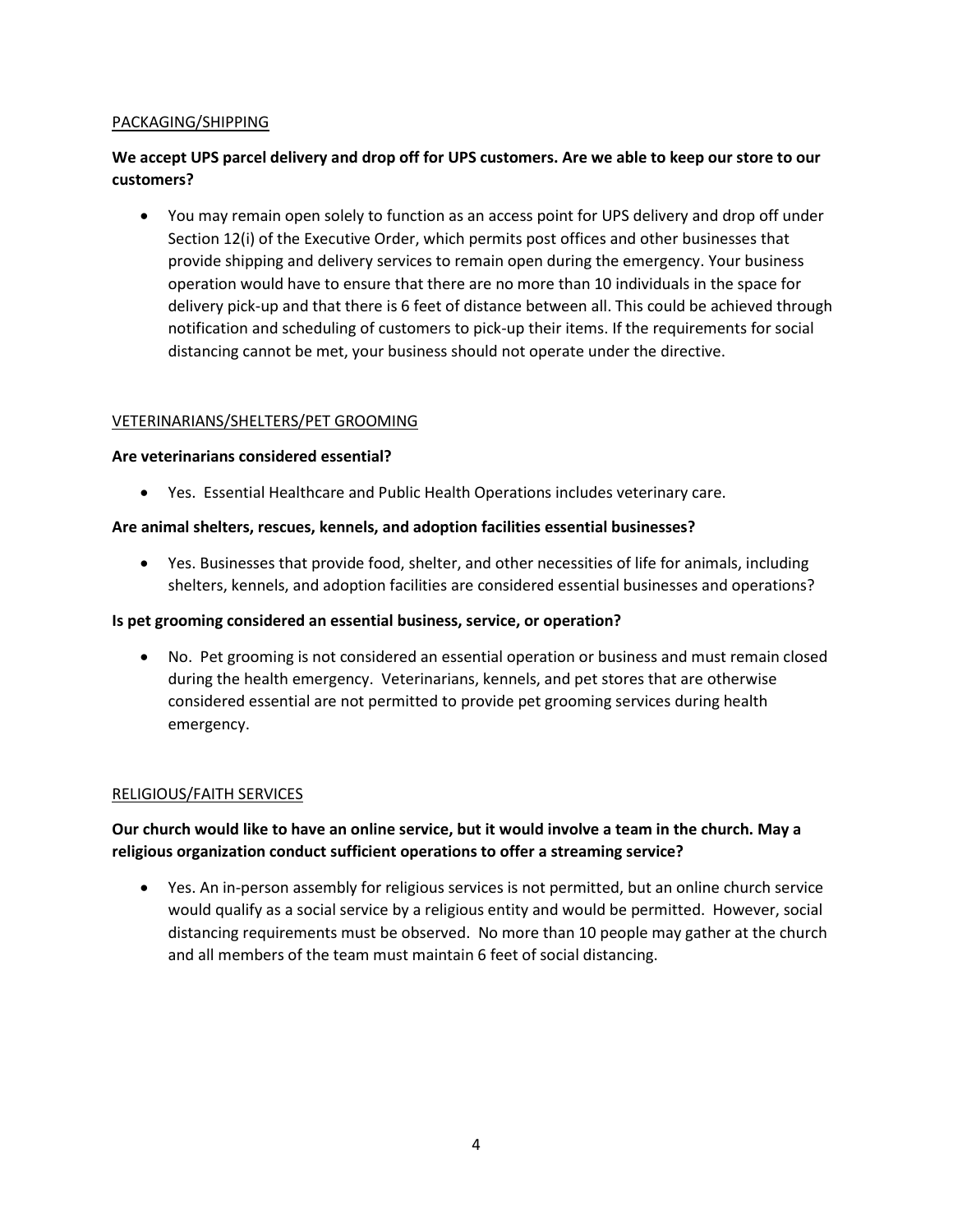#### PROFESSIONAL SERVICES

#### **May an insurance agency remain open?**

 Yes. An insurance agency is considered an essential service. However, social distancing requirements must be followed. Measures should be taken to allow employees to telecommute where appropriate.

**We are a staffing company and we provide employees to about 20 different essential businesses. We process payroll for them, provide check delivery, and most importantly, we provide skilled tradesman to work at their companies. We would like to know if we are considered an essential business, and what we can and cannot do at this time.**

 Minimum basic operations including processing payroll and employee benefits are addressed in the order. As your company is providing needed critical resources for essential businesses, it would be considered an essential service. We would encourage you to allow employees to work from home to the extent possible and social distancing requirements must be followed.

## **I work in an assisted living facility and provide hair and nail services. Can I continue?**

 No. Healthcare and Public Health Operations does not include fitness and exercise gyms, spas, salons, barber shops, tattoo parlors, and similar facilities. These services should not continue during the Stay At Home order. Additionally, it is important that we limit people going into assisted living facilities in order to protect the residents. Many visitor restrictions are already in place for their health and safety.

## **I work for a call center. Is that considered an essential business or operation?**

• It depends. Calls centers that provide support for essential businesses and operations such as healthcare, financial institutions, utilities, and others are permitted to continue operating. However, the employer must take necessary steps to allow employees to work remotely (where appropriate) and maintain social distancing of 6 feet between employees. Employers providing support services for non-essential infrastructure, businesses, and operations must cease operations except to maintain minimum basic operations, but may continue operations consisting of employees or contractors working remotely (i.e. working from home).

#### MANUFACTURING & FABRICATION

# **The order says manufacturing of critical products is essential. But what about manufacturers making things like screws and dies? Are they essential?**

• It depends. The Executive Order states that manufacturing entities may continue to operate if they manufacture essential products and services in and for industries such as pharmaceutical, technology, biotechnology, healthcare, chemicals and sanitization, waste pickup and disposal, agriculture, food and beverage, transportation, energy, steel and steel products, petroleum and fuel, mining, construction, national defense, communications, as well as products used by other Essential Businesses and Operations. Manufacturing to support these essential businesses and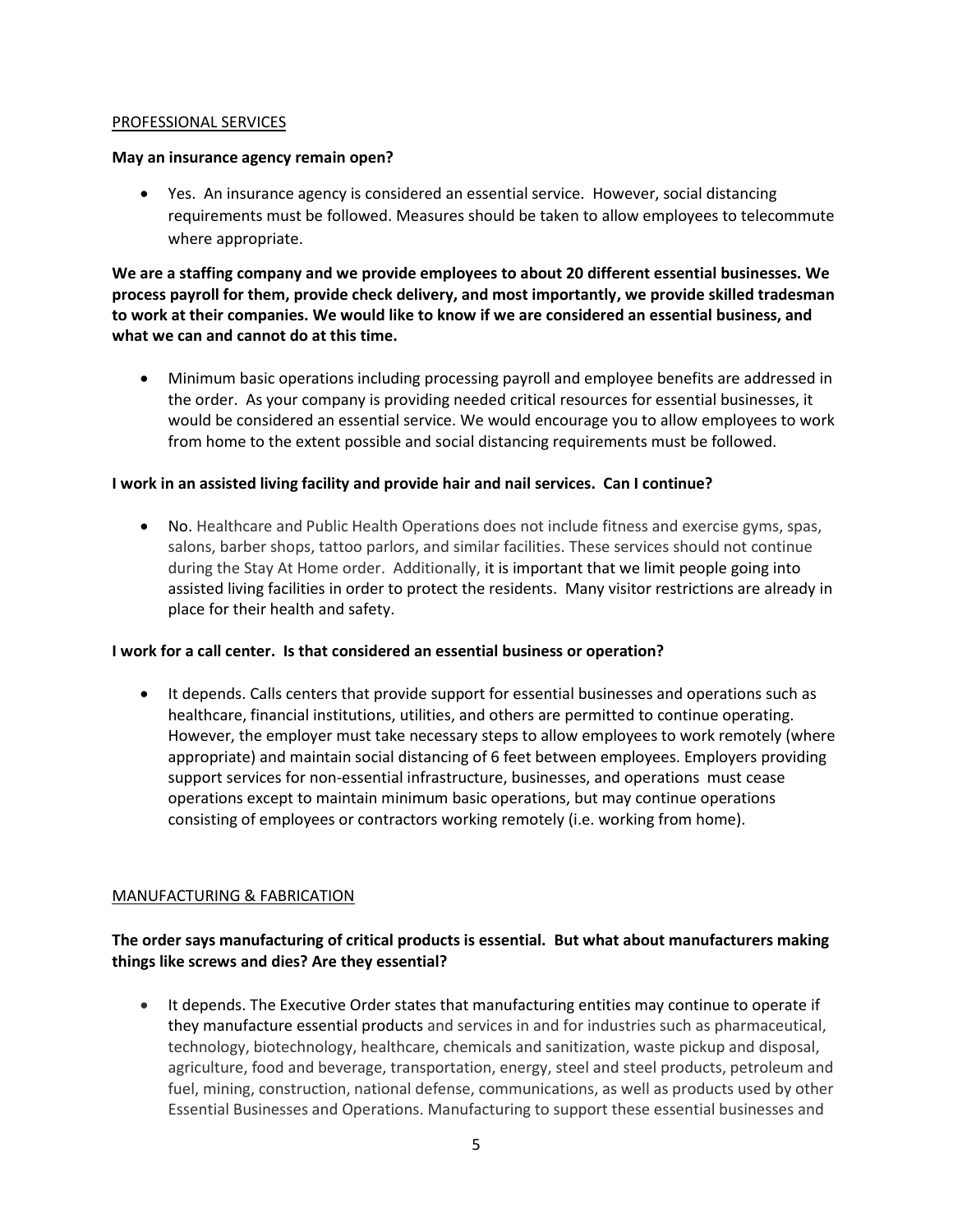operations may continue. However, employers must follow social distancing requirements by maintaining 6 feet of distance between people at their facility and promoting frequent handwashing.

# **Is a company that manufactures custom railings for homes and business an essential business or operation?**

 Yes. Essential infrastructure is covered in #9 of the order and includes, housing construction. Home remodeling is also considered an essential service. If you are providing supplies to support Essential Infrastructure or for essential businesses, you would be considered essential. You should ensure social distancing of at least 6 feet for your employees and promote frequent handwashing.

# **I own a sign company. Some essential businesses (banks and hospitals) have need for immediate signage. I am able to provide that service?**

• Creating signage for these businesses would be covered under Sec.  $12(n)$  of the order - supplies for Essential Businesses and Operations**.** Businesses that sell, manufacture, or supply other Essential Businesses and Operations with the support or materials necessary to operate. Producing signs for essential businesses would qualify as support material for the essential businesses you serve. Business operations should be limited to serving only essential businesses, however.

# **We are a manufacturing facility that supplies the construction companies in town and in Chicago (e.g. cabinets, trim, & countertops). Are we an essential business?**

 Yes. Essential infrastructure is covered in #9 of the order and includes, housing construction. Home remodeling is also considered an essential service. If you are providing supplies to support Essential Infrastructure or for essential businesses, you would be considered essential. You should ensure social distancing of at least 6 feet for your employees and promote frequent handwashing.

# **My business fabricates countertops for home remodeling and construction. May we continue to operate?**

 Yes. Essential infrastructure is covered in #9 of the order and includes, housing construction. Home remodeling is also considered an essential service. If you are providing supplies to support Essential Infrastructure or for essential businesses, you would be considered essential. You should ensure social distancing of at least 6 feet for your employees and promote frequent handwashing.

# **Is a company that manufactures machines used for food production, including ice cream, considered an essential business?**

 Yes. Food and beverage sales and production is considered essential infrastructure. Companies that manufacture, distribute, and sell products and equipment used for food production and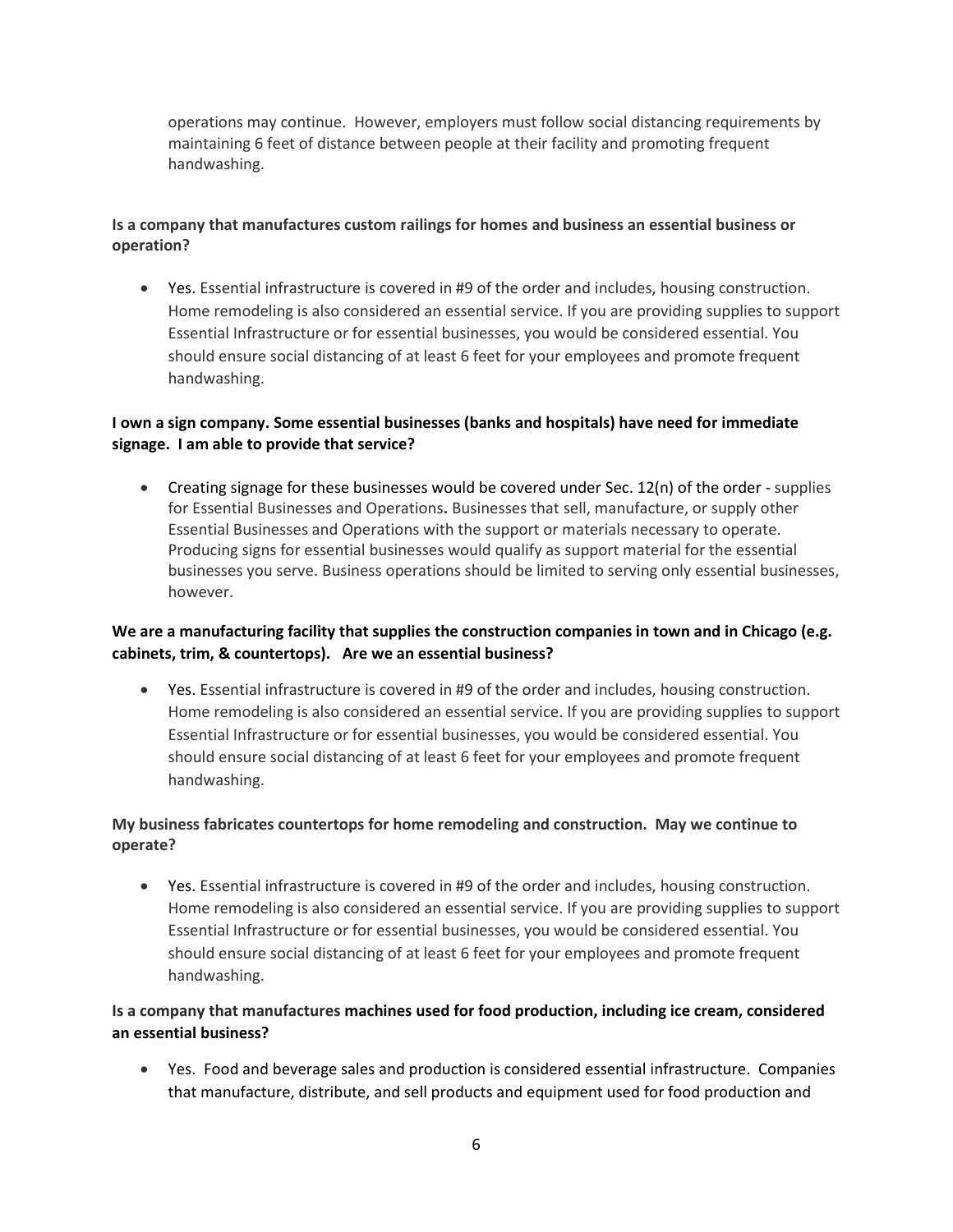preparation are considered essential businesses. However, necessary steps must be taken to protect the health and safety of employees, including ensuring social distancing of at least 6 feet between employees where possible.

# **My company manufactures and services heavy tools and equipment for agriculture. May we continue to operate?**

• It depends. The Executive Order states that manufacturing entities may continue to operate if they manufacture essential products and services in and for industries such as pharmaceutical, technology, biotechnology, healthcare, chemicals and sanitization, waste pickup and disposal, agriculture, food and beverage, transportation, energy, steel and steel products, petroleum and fuel, mining, construction, national defense, communications, as well as products used by other Essential Businesses and Operations. Manufacturing to support these essential businesses and operations may continue. However, employers must follow social distancing requirements by maintaining 6 feet of distance between people at their facility and promoting frequent handwashing.

Additional questions need to be answered such as: what is the role that the product plays in the agricultural supply chain and the demand for such product during the period of time subject to EO-10.

## HEALTHCARE/DENTISTRY

**I know dentists are operating on an emergency basis only. My business support the dentists in making denture repairs. Should we operate with a skeleton crew to meet that need?** 

 Your business may remain open, but should continue operating with lean workforce where possible. Healthcare is covered under Sec. 7 of the Executive Order, which includes dental offices, and makers/repairers of medical devices, equipment, and materials. As a provider of medical/dental devices, you would be deemed essential. We appreciate that you are helping us limit the spread by operating with as few employees as possible during this time.

#### AUTO REPAIR/AUTO SALES

## **Can an auto repair shop, car lot, or junk yard be open?**

Yes, in part. Auto repair and supply businesses are considered essential and may remain open.

Car dealerships can remain open for repair services. Dealerships are also permitted to sell automobiles. However, patrons must schedule an appointment with the dealership and the dealership must comply with social distancing requirements as defined in the Executive Order, including by maintaining six-foot social distancing for both employees and members of the public at all times.Junk yards may remain open for the purpose of supplying auto parts.